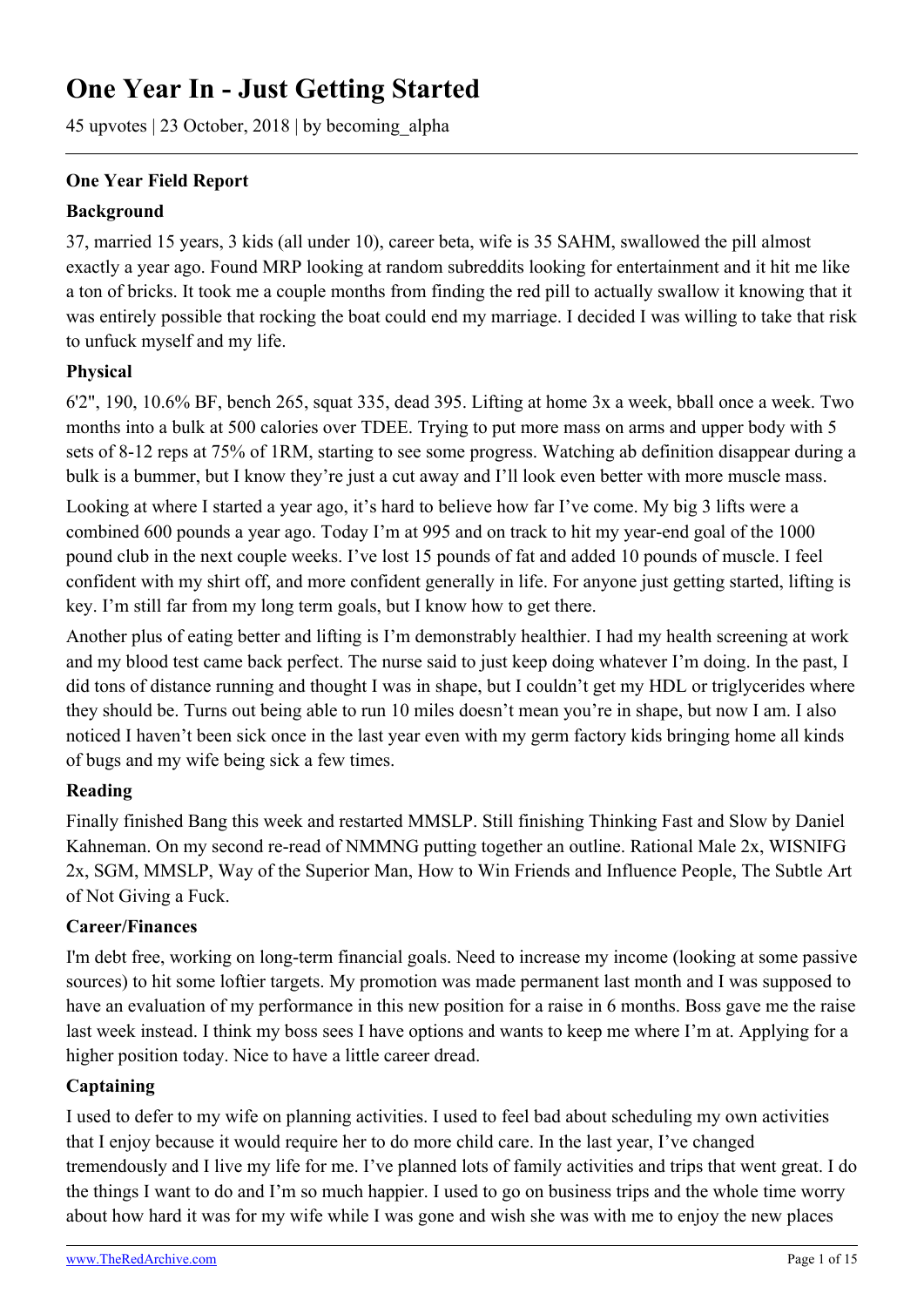I'd visit. I was never fully enjoying where I was if she wasn't there. And when I did bring her along, I wasn't fully enjoying it because I was following her moods in the moment. The last few business trips since swallowing the pill have been drastically different. I've enjoyed myself so much more and I don't worry about how mad she is that I'm in a hot tub at a hotel while she's wrangling 3 kids to bed.

I'm also more direct leading my wife in the direction I want with stronger language "let's do x" instead of "do you want to do x?" It doesn't always work, but she knows what I want and often falls in line. This direct language works well in the bedroom too.

### **Relationship**

The last year has been a roller coaster. I saw early gains and a big increase in her interest early on. Then she confronted me on my changes and I overshared giving her my journal where I tracked my progress. Things went downhill for months culminating in false rape accusations, increasing distrust on both sides, her attempting to kick me out of the house, going months without sex or even touching each other, and consulting with divorce attorneys. I made the decision that I would not and could not go back to being beta (you can't plug back into the matrix). I was ready to end it and figured out the logistics and made peace with living life as a single dad. But at the lowest point, things started to slowly shift and have improved significantly since then.

The last month I've been batting about .250 but that's a significant improvement from the dead months we had during the summer. Quality has increased significantly and she follows my lead in the bedroom willingly now that I'm doing a better job leading. Starfish was a weekly occurrence in the past, but it hasn't happened in the last year. The one time she offered starfish, I turned it into much more.

I've also noticed a correlation between the intensity of her shit tests and shark week. I've learned from the way of the superior man to treat those shifts like changes in the weather and maintain my positive outlook. When I handle the blustery weather well, it seems I always get to enjoy sunny weather a day or two later.

We've been going to marriage counseling for several months and the tenor has shifted from her listing and complaining about all the things wrong with me to discovering the source of her trauma (likely from her childhood) that's driving her sexual hangups. We're making slow progress, and I'm providing more comfort than MRP recommends through the process, but it's worth it to me.

I think the best example of my progress is comparing at 2 massages. The [first one](https://www.reddit.com/r/marriedredpill/comments/7og8mr/2_months_in_but_appearing_butthurt/) was when I was 2 months in. I started giving her a massage to warm her up for sex and when I initiated at the end and she shot me down, I stopped immediately and started reading a book. It came across as very butthurt and ended in an argument where I DEERed like a champ. I hadn't learned to STFU or about removing presence in a [more controlled way instead of an abrupt 100 to 0.](https://www.reddit.com/r/marriedredpill/comments/3qm961/verbal_intercourse_is_optional/cwgn5sb/)

Contrast that with last week, I decided to give my wife a massage because she'd done a ton of good work that day and was sore. She had turned me down the night before, but I laughed it off and reset in the morning. I had no intention of initiating that night. I gave her a good massage and didn't try to initiate, but then she initiated and it was fantastic. The mindset was totally different. I was giving because I wanted to give, not so I could get something in return. She picked up on that and apparently that did it for her.

#### **One Year In Thoughts**

I'm nowhere near where I want to be in my own progression, or in my relationship. I've made some mistakes and made it so much harder on myself. But the bottom line is MRP works. Sometimes it's slower than I'd like, but it works. I'm making progress and my relationship is on the right trajectory. I'm out of my wife's frame, but I need to do a better job establishing and communicating a compelling vision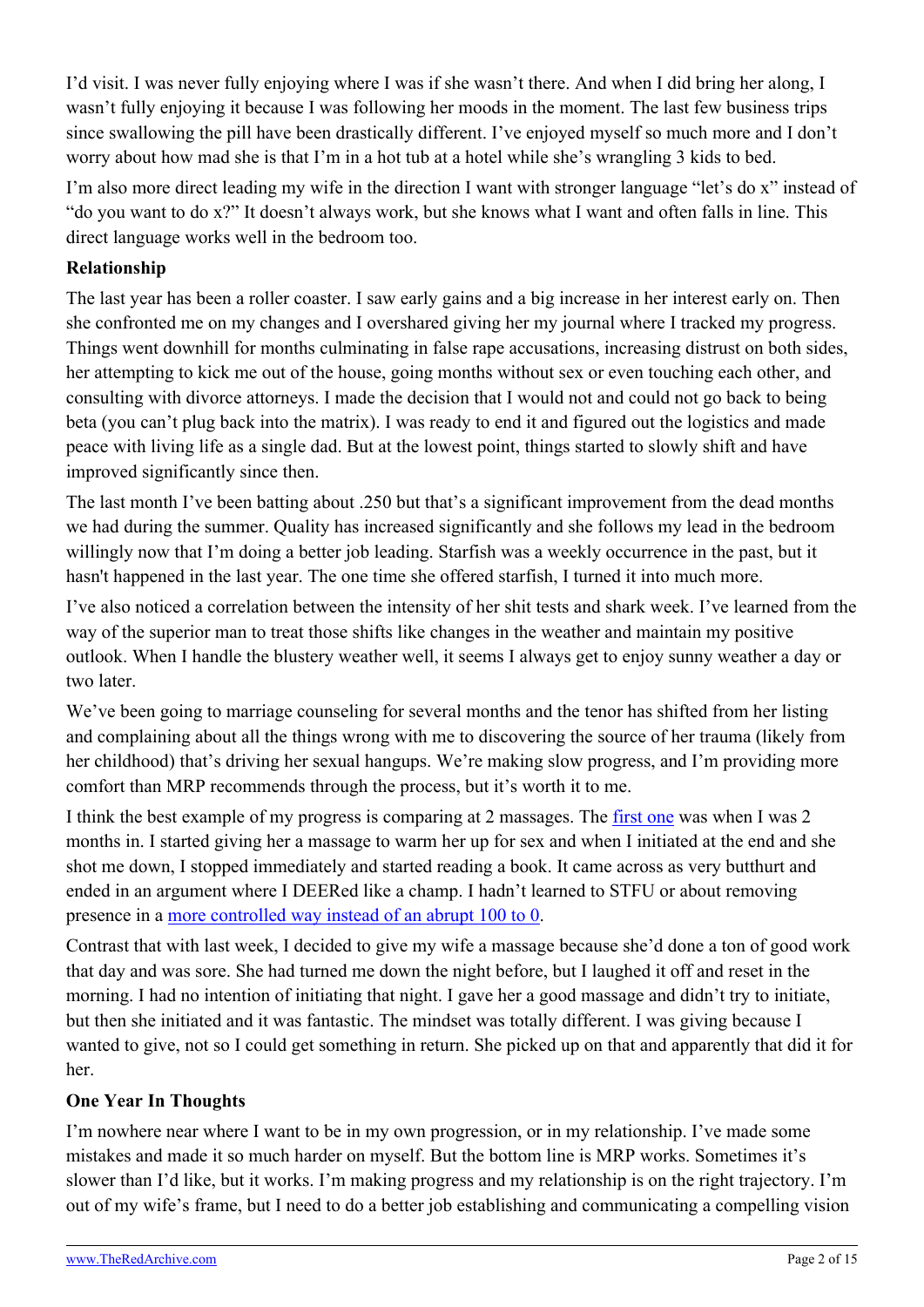for the future. I need to show her my frame would be a good and safe place for her to be. It's also been fascinating to watch my sister in law's hypergamy in full force as she branch swings. My wife is baffled, but it's like she's following a script Rollo wrote for her and I'm not at all surprised. I'm keeping my foot on the gas and I'm betting my 2 year report will reflect much more progress.

Archived from [theredarchive.com](https://theredarchive.com/r/MarriedRedPill/one-year-in-just-getting-started.197638)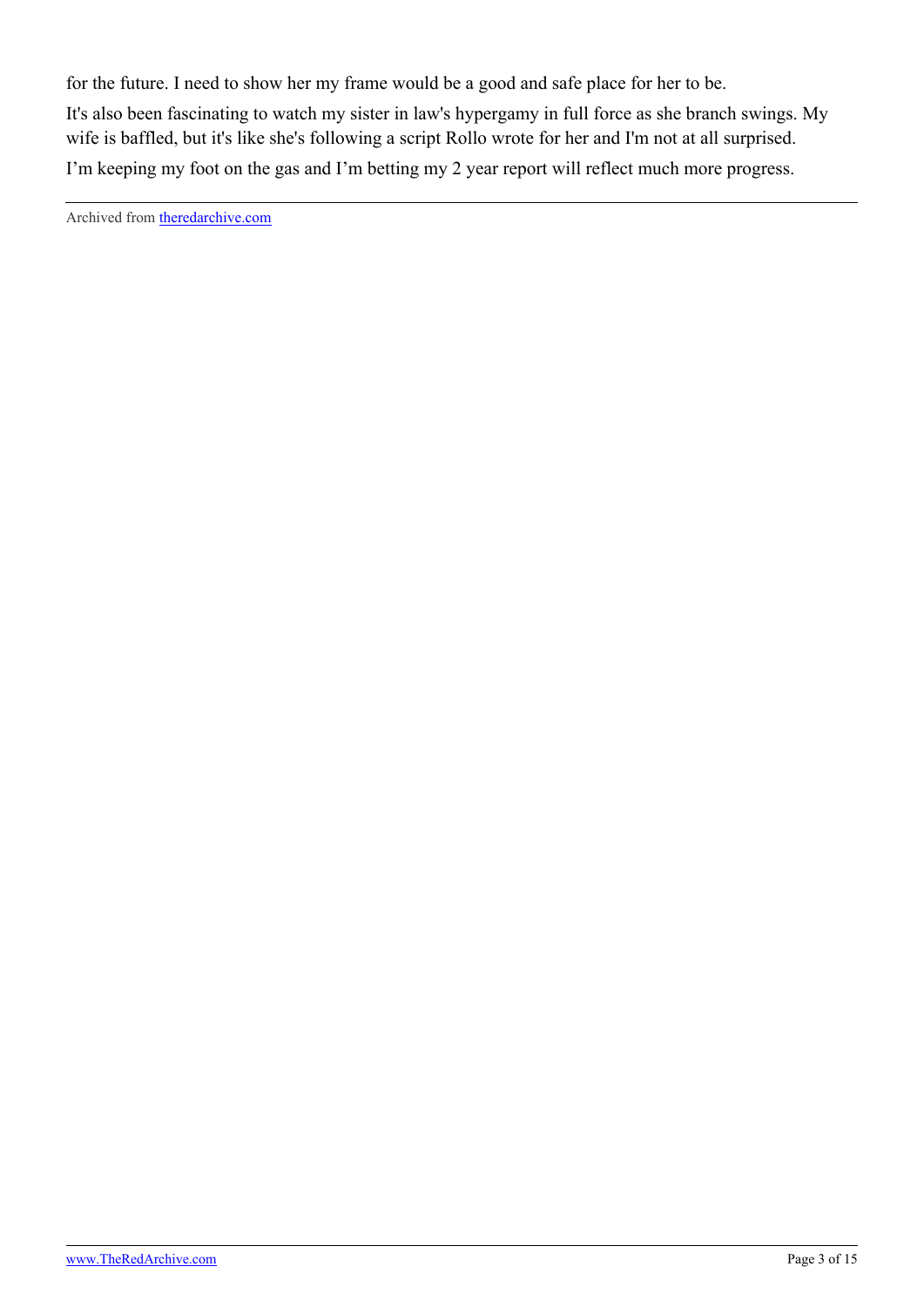# **Comments**

[hankbuk](https://old.reddit.com/user/hankbuk) 1 points 23 October, 2018 08:33 PM\* **[recovered]**

Glad to hear it's all working for you... but you mentioned a false rape allegation. You're a fucking moron if you leave someone like that in your life (regardless of kids).

Once she hits the wall, you're in for hell.

[johneyapocalypse](https://old.reddit.com/user/johneyapocalypse) • 7 points • 25 October, 2018 10:31 PM

Christ dude, I somehow missed the paragraph that mentioned the rape accusation. Fuuuck.

You're a fucking moron if you leave someone like that in your life (regardless of kids).

Agreed.

[UnbreakableFrame](https://old.reddit.com/user/UnbreakableFrame) • 11 points • 24 October, 2018 12:19 AM

I disagree with this. Women will literally say anything in an emotional moment. Any woman you've ever known, or even not known, can accuse you of rape at any time (Christine Blasey Ford comes to mind). Her having said that doesn't make her any more dangerous or untrustworthy than any other woman.

This is just the world we live in and the reason for some men choosing the MGTOW route becomes more apparent every day. I think Jordan Peterson and David Deida say it best when they state that women literally **are** chaos. You can't have a woman take a significant role in your life without inviting in a certain degree of chaos.

He owned all his shit and he's owned his decisions. This is a solid field report.

[johneyapocalypse](https://old.reddit.com/user/johneyapocalypse) • 2 points • 25 October, 2018 10:38 PM

Bro, you're full of shit.

Women don't run around falsely accusing their husbands of rape like "it's nothing but a thang." If that's acceptable to you then you're every bit as jaundiced-yet-retarded as dumbass OP.

Any woman you've ever known, or even not known, can accuse you of rape at any time

About as applicable as saying...

Any poster named UnbreakableFrame **can** take it up the ass, suck a cock, and be a major homo.

Don't validate OP for letting his wife accuse him of rape and getting away with it.

You have boundaries? If not that one, then what?

This is just the world we live in and the reason for some men choosing the MGTOW route becomes more apparent every day.

Oh, okay I get it. Faggot.

[UnbreakableFrame](https://old.reddit.com/user/UnbreakableFrame) • 0 points • 25 October, 2018 11:43 PM

When the dicks I'm taking are the size of yours, I can take even more.

Women say crazy shit. You can't have boundaries if you have no frame.

[johneyapocalypse](https://old.reddit.com/user/johneyapocalypse) • 3 points • 25 October, 2018 11:59 PM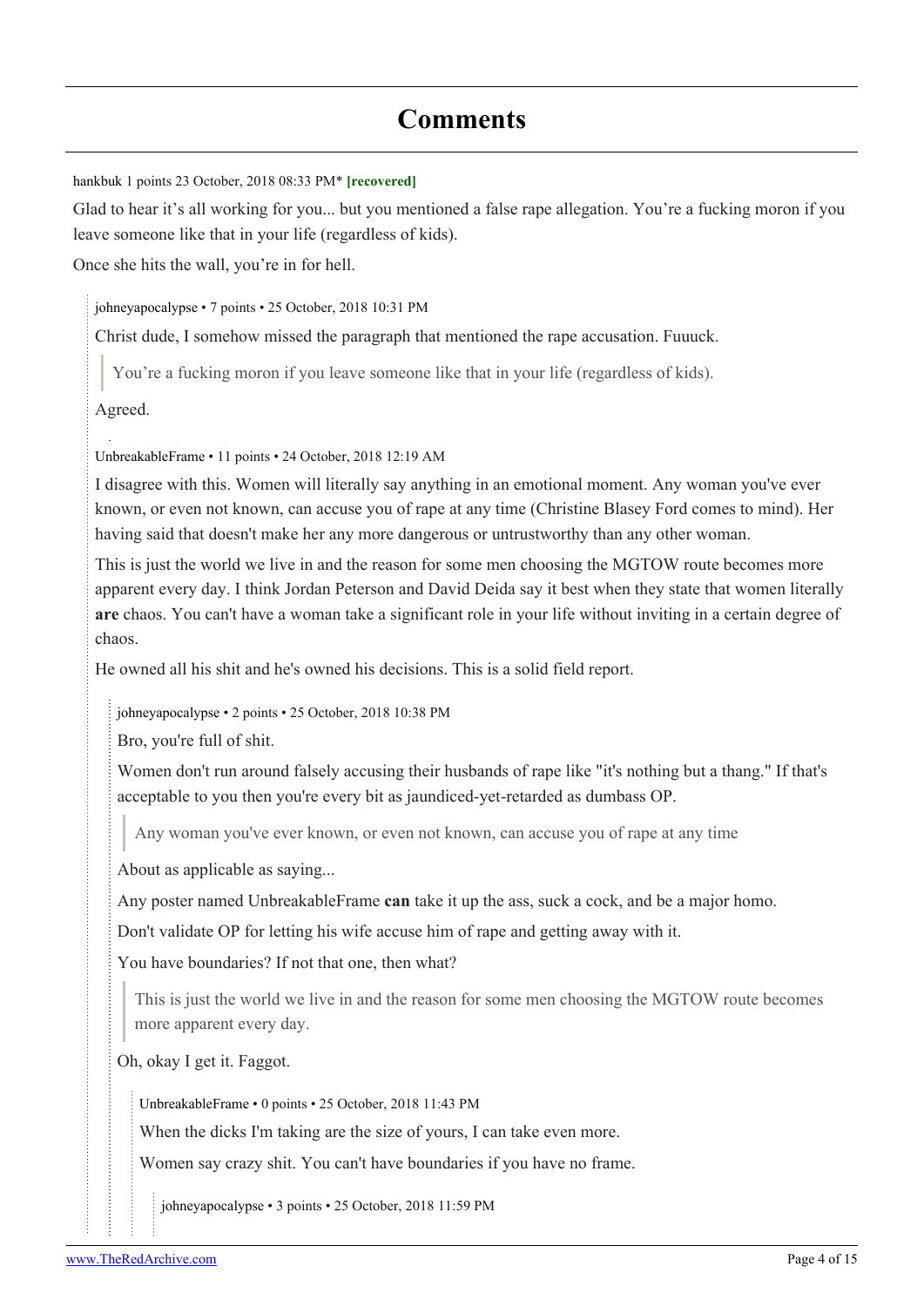That's a funny response. Real funny.

The problem is that (1) you're willing to let your (future and presumably fictitious) wife accuse you of rape and (2) you are mgtow.

That means you are sorely lacking in the ability to appreciate how pathetic and weak your commentary actually is. That puts you at a grave disadvantage.

In essence you are too much of a loser to realize what a loser you are.

It's not a good thing to allow your fake wife to accuse you of rape.

That's the lesson.

But your dick joke was good. Real good.

becoming alpha[\[S\]](https://theredarchive.com/r/marriedredpill/comments/9qscx3/one_year_in_just_getting_started/) • 3 points • 23 October, 2018 10:18 PM

She's post-wall. Sometimes things are going so well I forget how bad it was in the summer. She backed off the accusation, but I won't forget and I'm prepared to burn it down if she starts down that road again. I had never set a boundary in my marriage before, but I told her if that happens again, we're done. So yes, it's a dangerous position but I've got my eyes wide open.

[hankbuk](https://old.reddit.com/user/hankbuk) 1 points 23 October, 2018 10:48 PM\* **[recovered]**

Obviously, there's no way for any of us to know the full context of your situation.

What you're describing is unacceptable. I don't know where you are, but I'll assume it's a westernized jurisdiction (e.g US, UK, Australia). You are **literally** gambling with your entire future by staying. Look at the #metoo movement - you will be guilty until proven innocent if she decides to go off the handle one day.

Let's say she catches you having a more than friendly conversation with a barista when you're getting coffee one morning.

Then, a few days later, she notices that you're getting more attention at a school event from the hot single mother.

Then a few more strikes add up in her mind. You're not doing anything wrong, but that's not how she interprets it.

*Women are neurotic.*

You have a fight. You, maintaining frame, stay calm, collect a few things, and leave.

She's angry. She's convinced you're cheating on her. She calls her mother/sister/friend in a frenzy of tears and opens up about your *abuse*.

The mother/sister/friend pushes her to call the police. Think of the children, she's told.

The rest of the story is obvious.

That's just a hypothetical scenario.

But based on the facts you've given us, this scenario probably doesn't sound unrealistic. If that's the case, and you can see any truth in what I've written, plan your escape now.

A woman that's willing to pull the false rape card is a legitimate threat to your freedom. Don't keep poison next to the milk.

becoming alpha[[S](https://theredarchive.com/r/marriedredpill/comments/9qscx3/one_year_in_just_getting_started/)] • 1 point • 23 October, 2018 11:01 PM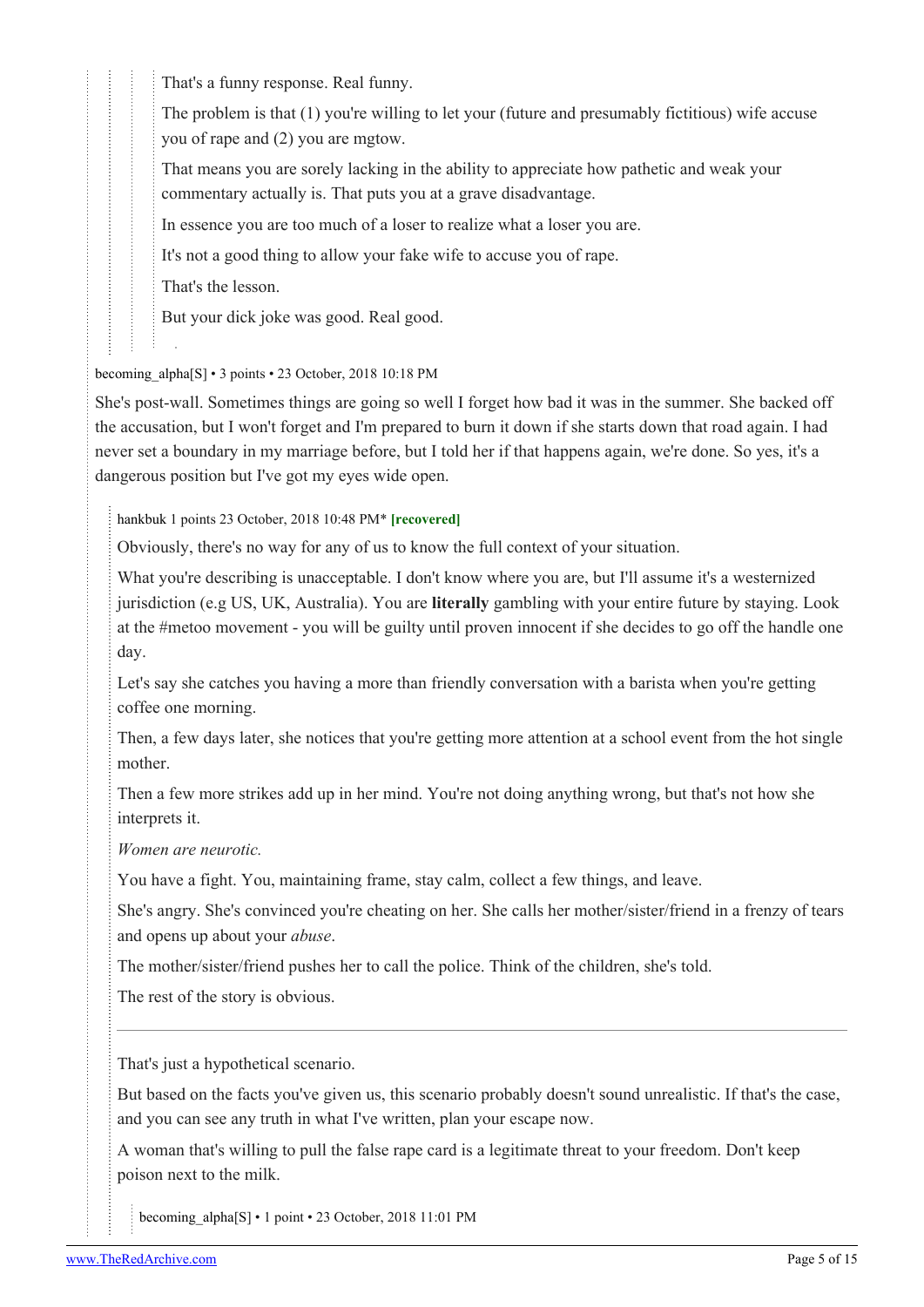You're right, it is a dangerous position to be in. She accused me privately and didn't attempt to involve law enforcement, only ecclesiastical pressure. She's completely recanted and told those church leaders it was just a misunderstanding.

She might do exactly what you said and that's a level of risk I'm willing to tolerate right now. There's also a history of a false allegation out there now so another allegation would be examined closely.

I don't think I'm in a much worse position than I'd be with any other female I could have sex with. Any one of them can get their hamster in overdrive and play the #metoo card as well. There's also mutually assured destruction, if I go down, so does her comfortable SAHM life.

#### [Aechzen](https://old.reddit.com/user/Aechzen) • 3 points • 25 October, 2018 12:53 PM\*

I know a person in real life whose wife made a false accusation of child abuse against his him to the police. Automatic restraining order, and being removed from his house for a period of months for the 'investigation', mandatory parenting classes, several court appearances. It took multiple years for the state to fully close the case, and he brought suit against the state repeatedly to get them to back off.

Incredibly, that guy is still married to his wife. I don't get it. You do you, bro. At least the sex has improved, but it sure sounds like a 6'2" guy, financially secure, has way better options than what you are married to. Maybe this is the only woman you've been with and you just assume there's nothing better out there. I assume your lifting numbers are 1RM. Still pretty impressive. Keep eating.

PS: If you're going to leave her, do it soon before you really start accumulating the wealth. The SAHM aspect of your situation sure sounds like you're setting yourself up for some serious alimony. Hope your wife has a life skill that makes money.

[becoming\\_alpha](https://old.reddit.com/user/becoming_alpha)[\[S\]](https://theredarchive.com/r/marriedredpill/comments/9qscx3/one_year_in_just_getting_started/) • 1 point • 25 October, 2018 03:51 PM

way better options than what you are married to

Yeah, there are much better options as far as sex life, and I'm sure I could attract them. Outside of sex, she's a quality woman, works hard, good mom, and we've built a good life together with great kids. It might be a bit of a sunken cost fallacy, but it's worth me doing the work and letting the 1,000 foot rope pull taut. I've still got more time before I'm where I want to be so I'm not ready to pull the plug yet.

[Aechzen](https://old.reddit.com/user/Aechzen) • 2 points • 25 October, 2018 09:59 PM

I get staying married to a woman despite significant flaws. Been there, doing that.

I hope you have a project to get your wife working. It was a project for me. The first shitty job after kids wife got paid a bit less than the cost of care. It was worth it to get her off the couch and out making real professional contacts. That led to her next less shitty job where she made more than care cost. Rinse repeat over a series of years. She now makes almost as much as me, and she feels better about herself when she gets professional recognition, and it's genuinely great to not worry about alimony should I have to burn it to the ground.

I read from the other comments Mormon woman. Hopefully the kind that have real domestic skills. My wife was a shitty stay at home mom, and a lousy housekeeper and cook. Combine those with her making no money while sitting on an impressive degree, yeah, I needed to get her back working pronto.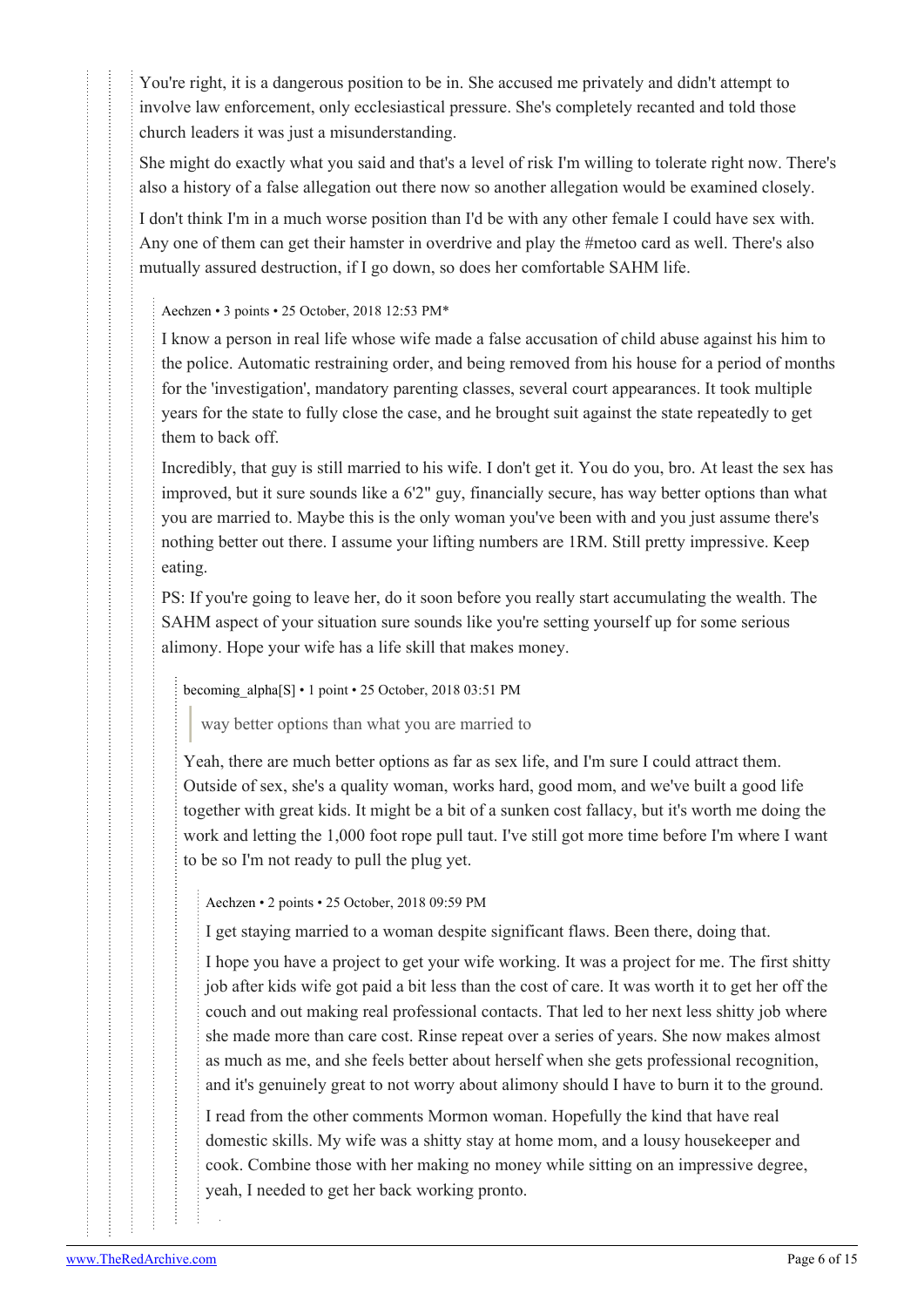[MrChad\\_Thundercock](https://old.reddit.com/user/MrChad_Thundercock) • 7 points • 24 October, 2018 01:30 AM

Great field report man. This was refreshing to read.

"I've been batting about .250"

The best hitters of all time only hit the ball 3 out of 10 times.  $\sim$  fail 7 out of 10.

Believe in the law of averages. Don't let it get you down. Work harder & Keep improving. Can make up in numbers what you lack in skill.

becoming alpha[\[S\]](https://theredarchive.com/r/marriedredpill/comments/9qscx3/one_year_in_just_getting_started/) • 4 points • 24 October, 2018 03:44 AM

The best hitters of all time only hit the ball 3 out of 10 times.

That's a good way to look at it, but it sounds like you guys further down the road are batting 1.000. I'll keep aiming for that.

I didn't see a "faggot" in there anywhere. Are you going soft on me?

[MrChad\\_Thundercock](https://old.reddit.com/user/MrChad_Thundercock) • 4 points • 24 October, 2018 12:14 PM\*

"batting 1.000"

Yes, we are.

My point is:

For the short game, Don't let small disappointments and set backs rob you from future successes. Don't get butt hurt. Don't be spreadsheet guy. Change your success criteria - for now- how is she reacting? Less harpy? Fun, playful?

For the long game, keep improving.

" I didn't see a "faggot" in there anywhere"

Look in the mirror homo.

[becoming\\_alpha\[](https://old.reddit.com/user/becoming_alpha)[S](https://theredarchive.com/r/marriedredpill/comments/9qscx3/one_year_in_just_getting_started/)] • 2 points • 24 October, 2018 03:29 PM

Change your success criteria

Got it, and yes she's less critical and having more fun as I'm having more fun with gaming her and not taking her seriously.

Look in the mirror homo.

... and there's the MCT we know and love.

[Persaeus](https://old.reddit.com/user/Persaeus) • 1 point • 24 October, 2018 02:19 PM

That's a good way to look at it, but it sounds like you guys further down the road are batting 1.000.

sure there's an exception to prove the rule; but no one bats 1.000 in LT married game with kids. as far as i know, all flaired guys acknowledge this fact. i'm around 0.75 . . . playing for yield as opposed to validation

[becoming\\_alpha\[](https://old.reddit.com/user/becoming_alpha)[S](https://theredarchive.com/r/marriedredpill/comments/9qscx3/one_year_in_just_getting_started/)] • 1 point • 24 October, 2018 03:32 PM

playing for yield as opposed to validation

That's the key right there.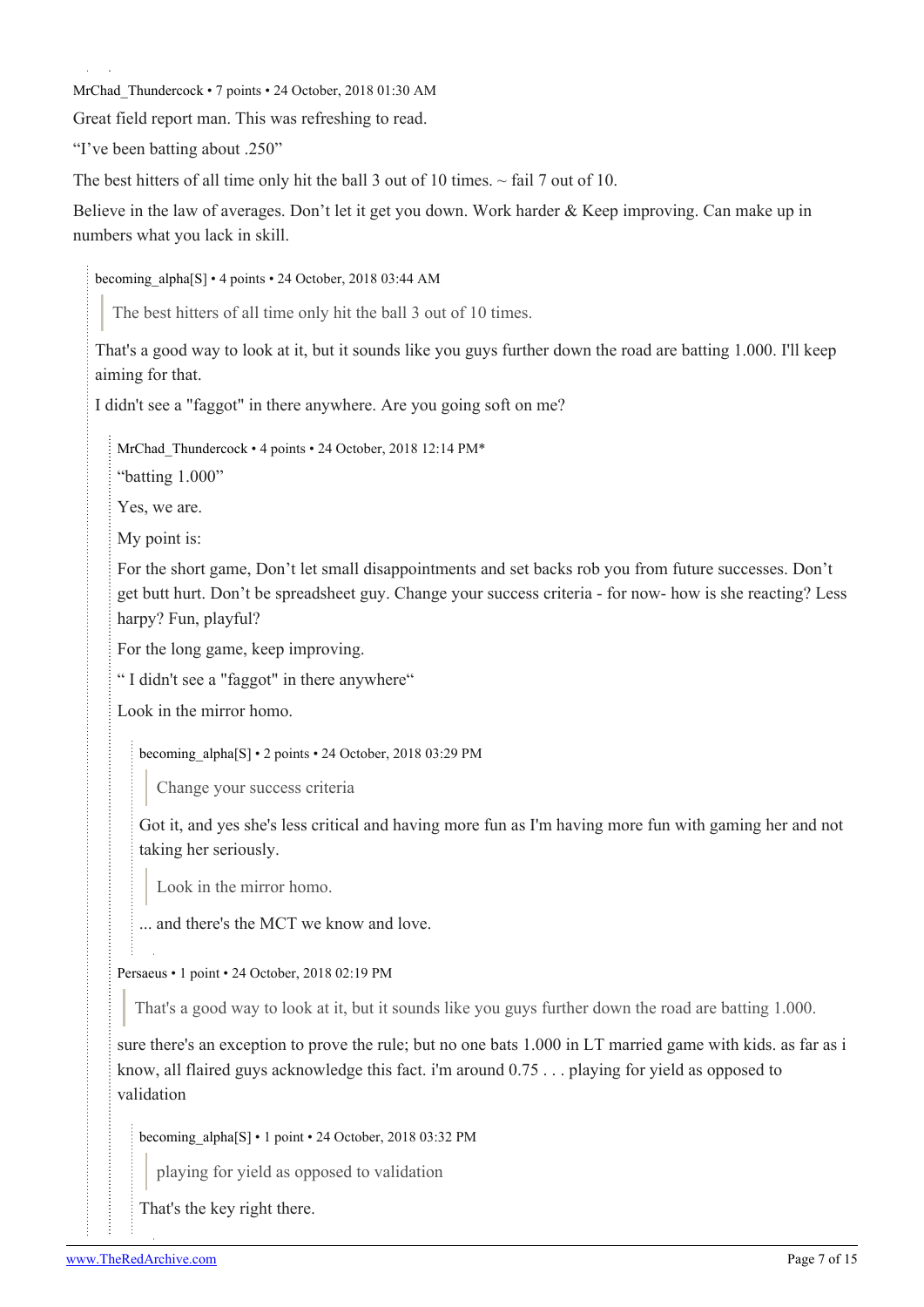[Redpillbrigade17](https://old.reddit.com/user/Redpillbrigade17) • 7 points • 23 October, 2018 11:40 PM

Have you explored her getting off the SAHM gravy train? Even if part time, it will give her something to do to build of her confidence, and it is a good hedge in case the two of you end up in divorce court - you'd get crushed with support, alimony and likely equitable distribution too (depending on state).

becoming alpha[\[S\]](https://theredarchive.com/r/marriedredpill/comments/9qscx3/one_year_in_just_getting_started/) • 5 points • 24 October, 2018 03:56 AM

Yes, she wants to get back into the work force next year when our youngest hits kindergarten. That will be good in case we end up splitting. Also pretty interesting that she's looking into a career in sexual counseling... seems like she's trying to deal with her issues.

[Redpillbrigade17](https://old.reddit.com/user/Redpillbrigade17) • 4 points • 23 October, 2018 08:07 PM

So what do you talk about now when the two of you go to marriage counseling ? Or is it just her ?

becoming alpha[\[S\]](https://theredarchive.com/r/marriedredpill/comments/9qscx3/one_year_in_just_getting_started/) • 2 points • 23 October, 2018 10:21 PM

I'm essentially an observer. He'll throw me some token questions here and there, but 90% of it is her and the counselor (who is really good and she trusts and listens to).

[deleted] • 5 points • 23 October, 2018 10:21 PM

discovering the source of her trauma

It's called religion.

[becoming\\_alpha](https://old.reddit.com/user/becoming_alpha)[\[S\]](https://theredarchive.com/r/marriedredpill/comments/9qscx3/one_year_in_just_getting_started/) • 3 points • 23 October, 2018 10:45 PM

Yes, that's certainly a piece of it. Mormons are at the far end of sexual conservatism outside marriage which generally results in one of two outcomes. First, full blown sexual repression and guilt associated with any sexual expression. Second is nature overwhelming that religious repression resulting in very sexually active women as [u/red-sfpplus](https://theredarchive.com/u/red-sfpplus) can attest.

The first 5 years my wife was very sexually active so I know she has it in her. Working on myself and supporting her working on herself to get to a better place.

[Red-Nerd13](https://old.reddit.com/user/Red-Nerd13) • 2 points • 24 October, 2018 01:19 AM

Religious leaders most definitely can create a suppression issue for sure. As a member myself, I don't actually see MRP & the LDS religion as incompatible. There is simply a misinterpretation of doctrine that gets spread to fit our feminist society IMO. I had to work through my own Blue Pill issues from my mother's interpretation of the doctrine taught, but the more I look at correlations, the more I'm convinced that Red Pill & Religion (specifically the LDS religion) are compatible.

[alphasixfour](https://old.reddit.com/user/alphasixfour) • 3 points • 24 October, 2018 09:24 PM

Working on a Redpill approach to the gospel and Church right now myself. I too believe they are compatible. Much of church culture has been invaded by blue pill ideas and even psychotic feminists nowadays, but the doctrine is soundly red-pill compatible. It will likely be labeled purple pill by the hardcore guys in the end but I believe it can not only work but that it is critical for the men growing up in the Church today as well as many of us who drifted into beta plowhorse and lost our way. I'd love input and ideas from other LDS RP men, so hit me up on IM if you would like to collaborate on some stuff.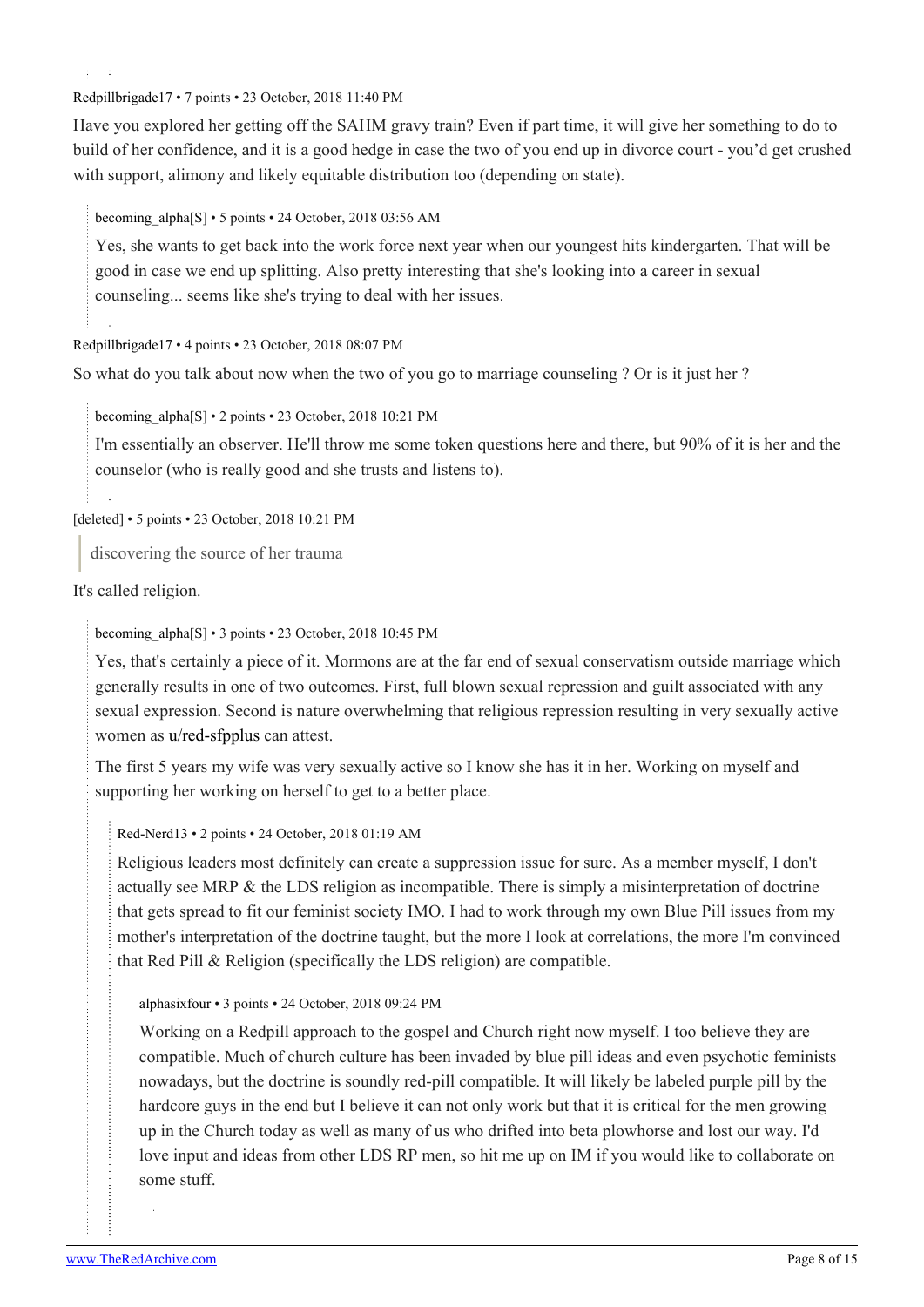becoming alpha[[S](https://theredarchive.com/r/marriedredpill/comments/9qscx3/one_year_in_just_getting_started/)] • 2 points • 24 October, 2018 03:51 AM

Yeah, I agree. Look at Dr. Finlayson Fife's stuff. The doctrine really supports masculinity and a robust sex life that continues eternally.

[witnessthenomorebp](https://old.reddit.com/user/witnessthenomorebp) • 2 points • 24 October, 2018 12:01 AM

Best thing I ever did for finding my way back to being a man was go over to [r/exmormon](https://theredarchive.com/r/exmormon) and get out of that bullshit, controlling and energy sapping church. If you look at the shit they say in church they condition you to be blue pill because they can control you better that way. Ever hear, "God gave men the priesthood because they needed to learn to be more rightous" etc? It is such a ass kicker to devote all your time, money and effort to the raising up if the kingdom blah blah blah.

You can PM me about my journey out if you would like.

[becoming\\_alpha\[](https://old.reddit.com/user/becoming_alpha)[S](https://theredarchive.com/r/marriedredpill/comments/9qscx3/one_year_in_just_getting_started/)] • 1 point • 24 October, 2018 03:49 AM

Thanks for the support. I actually left the church for a while and came back.

I fully acknowledge the limitations of the church and the amount it asks of you (just got back from a pack meeting), but I'm good where I'm at. GBH was full blue pill and you can really find support for most positions you want to take if you look hard enough through conference talks. I really like Dr. Fife's stuff that shows the doctrine actually supports robust sexuality and if we take our role serious to provide, protect, and preside seriously it lines up nicely with the core of RP.

[secret\\_sciences](https://old.reddit.com/user/secret_sciences) • 1 point • 25 October, 2018 07:38 AM

LOL I followed all of that rubbish blue pill LDS marriage advice, and guess where it got me? This subreddit, that's where.

[becoming\\_alpha](https://old.reddit.com/user/becoming_alpha)[\[S\]](https://theredarchive.com/r/marriedredpill/comments/9qscx3/one_year_in_just_getting_started/) • 1 point • 25 October, 2018 03:43 PM Yeah, me too.

[Cliff55](https://old.reddit.com/user/Cliff55) 1 points 23 October, 2018 11:27 PM **[recovered]**

Do your wife a favor and get a divorce you fucking psychopath.

[becoming\\_alpha](https://old.reddit.com/user/becoming_alpha)[\[S\]](https://theredarchive.com/r/marriedredpill/comments/9qscx3/one_year_in_just_getting_started/) • 6 points • 24 October, 2018 03:40 AM

Let me get right on that.

[ScaryCan](https://old.reddit.com/user/ScaryCan) 1 points 24 October, 2018 02:09 AM\* **[recovered]** Do you mind explaining a little more?

[Cliff55](https://old.reddit.com/user/Cliff55) 1 points 24 October, 2018 03:06 AM **[recovered]** No.

[Reach180](https://old.reddit.com/user/Reach180) • 2 points • 23 October, 2018 08:28 PM

to discovering the source of her trauma (likely from her childhood) that's driving her sexual hangups.

I just don't buy this angle....that digging into childhood trauma makes people want to fuck differently as adults. It's lack of attraction. Having her trying to reconcile childhood trauma seems like negotiation via triple bank shot.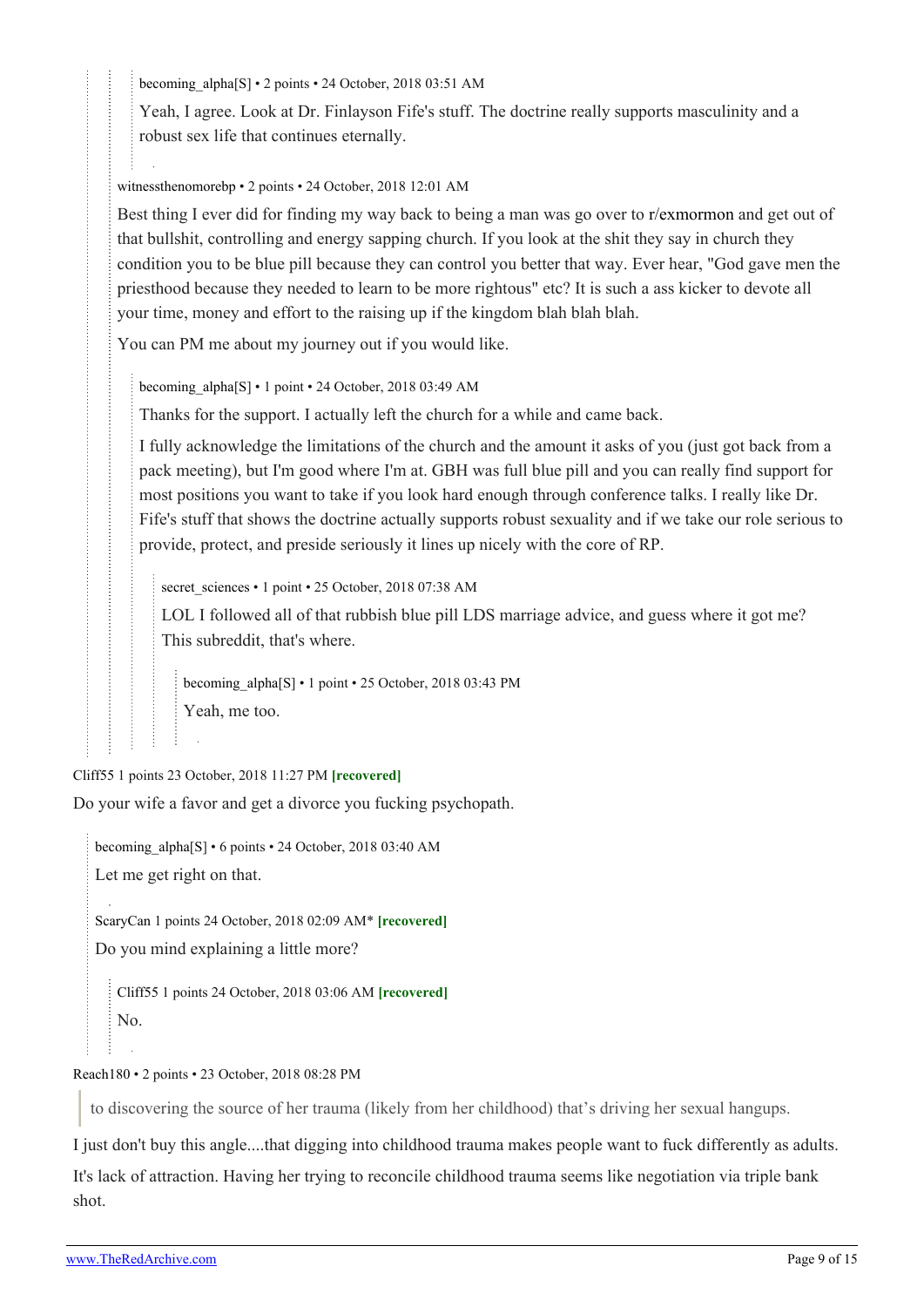[becoming\\_alpha](https://old.reddit.com/user/becoming_alpha)[\[S\]](https://theredarchive.com/r/marriedredpill/comments/9qscx3/one_year_in_just_getting_started/) • 3 points • 23 October, 2018 10:34 PM

trying to reconcile childhood trauma seems like negotiation via triple bank shot

Yeah, I can see that, and you're right I doubled down on beta behaviors for a decade which was seriously unattractive. I'm fixing me, and I'm happy to support her fixing her. I don't think she's aware of the trauma she's been through and she's been pinning all her traumatic feelings on me. The counselor is doing a good job separating me from her trauma responses and digging for the source.

I'm not pinning my hopes on her changing as a result, or on counseling saving our marriage, but I do see progress and I'll continue as long as I continue to see progress. Either way, I know I'll be OK. The stay plan is the go plan.

[Reject444](https://old.reddit.com/user/Reject444) • 1 point • 29 October, 2018 07:22 PM

I did this too, I'm realizing now. My wife's childhood trauma (we know the source for her) coupled with her strict religious upbringing created a real sensitivity around sex that I tiptoed around for years, feeling bad for "pressuring her" and trying to make things as comfortable and inoffensive as I possibly could in the hopes that she could become comfortable enough with the idea of sex in general to provide me the sexual relationship I so desperately wanted. At least now I've realized how wrong my approach was, but it's taking a lot of time and effort to try to undo what I spent years doing before.

[weakandsensitive](https://old.reddit.com/user/weakandsensitive) • 1 point • 23 October, 2018 09:12 PM

The counterpoint is that no one's really quite sure how human psychology works.

[RuleZeroDAD](https://old.reddit.com/user/RuleZeroDAD) • 1 point • 23 October, 2018 09:55 PM\*

Hence play 3D chess with the unknown hang ups, or place widget A into slot B with someone new.

What is a man's pain and annoyance threshold?

EDIT: It's good to see the morals police haven't lost their touch or learned a goddamned thing about abundance mentality.

[becoming\\_alpha\[](https://old.reddit.com/user/becoming_alpha)[S](https://theredarchive.com/r/marriedredpill/comments/9qscx3/one_year_in_just_getting_started/)] • 1 point • 24 October, 2018 03:53 AM

My threshold is pretty high, but almost hit the limit during the summer. Things are looking up now. Ultimately the stay plan is the go plan, and I'm giving it more time.

[boy\\_named\\_su](https://old.reddit.com/user/boy_named_su) • 2 points • 23 October, 2018 08:19 PM

Good job, man. 1000 lb club is an accomplishment. I'm hoping to hit it by year end

Good luck!

[becoming\\_alpha](https://old.reddit.com/user/becoming_alpha)[\[S\]](https://theredarchive.com/r/marriedredpill/comments/9qscx3/one_year_in_just_getting_started/) • 2 points • 23 October, 2018 10:21 PM I'll race you there :-)

[boy\\_named\\_su](https://old.reddit.com/user/boy_named_su) • 2 points • 23 October, 2018 11:04 PM I'll be there in 6 weeks...and GO

[SteelSharpensSteel](https://old.reddit.com/user/SteelSharpensSteel) • 2 points • 24 October, 2018 01:13 AM

Progress. I like it.

Here's your cookie. Now back to work.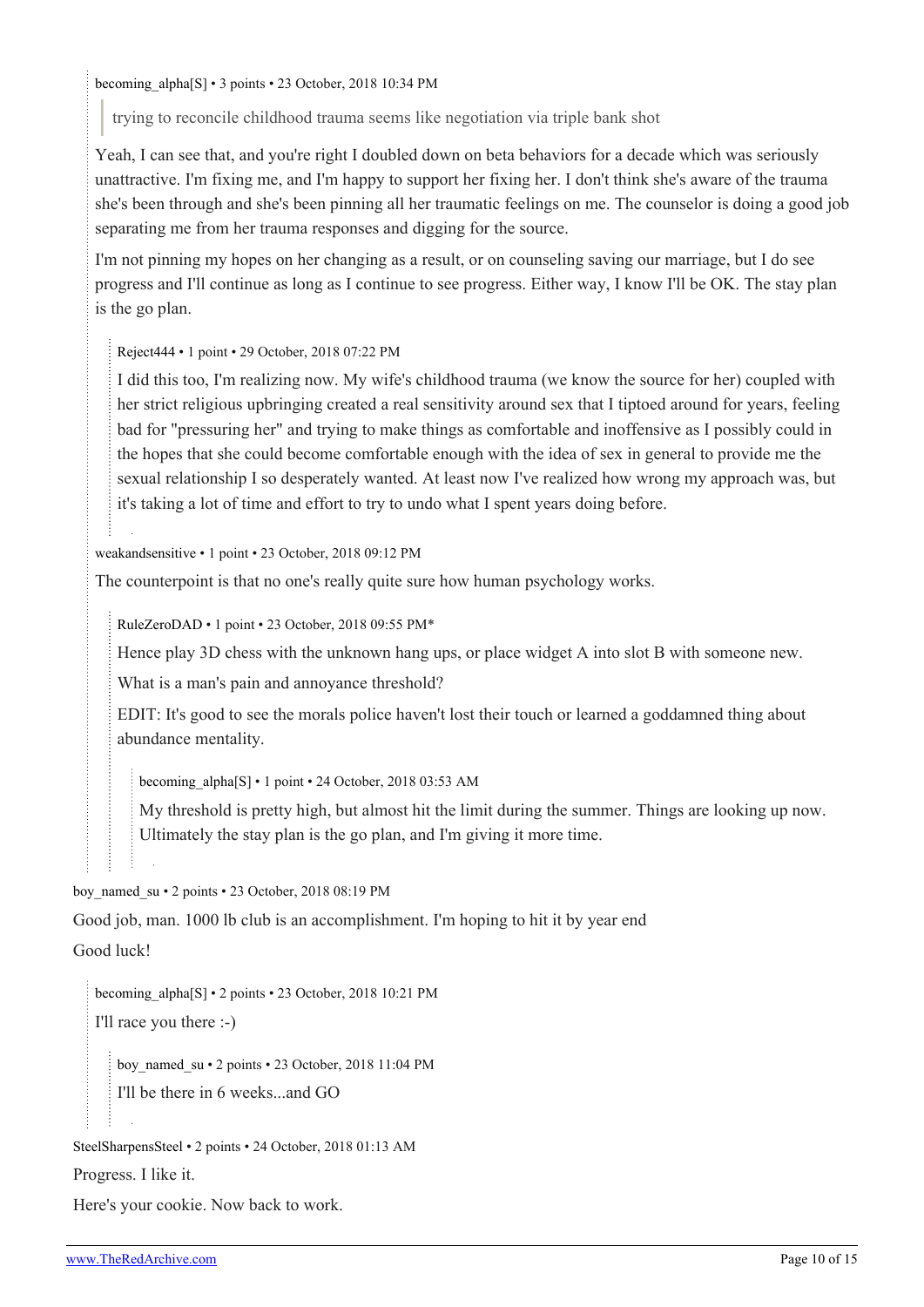becoming alpha[\[S\]](https://theredarchive.com/r/marriedredpill/comments/9qscx3/one_year_in_just_getting_started/) • 2 points • 24 October, 2018 04:04 AM

Thanks for kicking my ass a year ago. I appreciate that you took the time to lay out all my mistakes for me in my early posts.

[SteelSharpensSteel](https://old.reddit.com/user/SteelSharpensSteel) • 1 point • 24 October, 2018 11:32 AM

No problem. I saw a guy doing the work. Sometimes a kick in the ass is all we need to get back on track.

[Persaeus](https://old.reddit.com/user/Persaeus) • 1 point • 24 October, 2018 02:17 PM

I'm debt free

if you mean completely debt free and owning your home, that's pretty impressive at your age  $+$  kids

Then she confronted me on my changes and I overshared giving her my journal where I tracked my progress.

ugh. can you elaborate on how much of your hand you showed her. she knows about MRP? what part of your journal really set her off?

source of her trauma (likely from her childhood) that's driving her sexual hangups

your comments indicate she had no problem being your slut in the beginning for an extended period of time. i'm with <https://www.reddit.com/user/Reach180> this is a bunch of bullshit where her hamster comes up with a convenient reason for why she's not attracted to you.

as far as your current roll; i think it's solid. your journal may have "over dreaded" her in that direct, not indirect mysterious way, that is poison to some women. the dollop of comfort seems appropriate. stay on point and in frame; and bring her the fun/feelz.

It's also been fascinating to watch my sister in law's hypergamy in full force as she branch swings.

hopefully it goes splat. good object lesson for your wife.

[becoming\\_alpha](https://old.reddit.com/user/becoming_alpha)[\[S\]](https://theredarchive.com/r/marriedredpill/comments/9qscx3/one_year_in_just_getting_started/) • 2 points • 24 October, 2018 03:55 PM

completely debt free and owning your home

That would be awesome, but I still have a hefty mortgage. College savings and paying off the house early are my loftier financial goals.

can you elaborate on how much of your hand you showed her

She doesn't know about fight club, but she knows I made a decision a year ago to live my life differently and extract myself from co-dependence. My journal had some early OYS drafts and my thoughts about what went right and wrong with initiations and what she really seemed to like.

What really set her off is that I was happy with myself when she shot down my initiations 5 days in a row and didn't let it get to me. She didn't like that I would note where she was in her cycle on a particularly good or bad interaction (I'm getting pretty good at seeing her storms coming now). She was upset that I wrote about her liking some rough stuff and said she absolutely didn't like it (her actions say otherwise). It felt like she was the subject of an experiment. Probably the biggest one was a conclusion I made that her body and her mind were saying different things and what I was doing was working. That cognitive dissonance is real, but really pissed her off to see it documented and that I was watching her actions not her words.

her hamster comes up with a convenient reason for why she's not attracted to you

Yeah, it very well could be, but my plan is the same either way.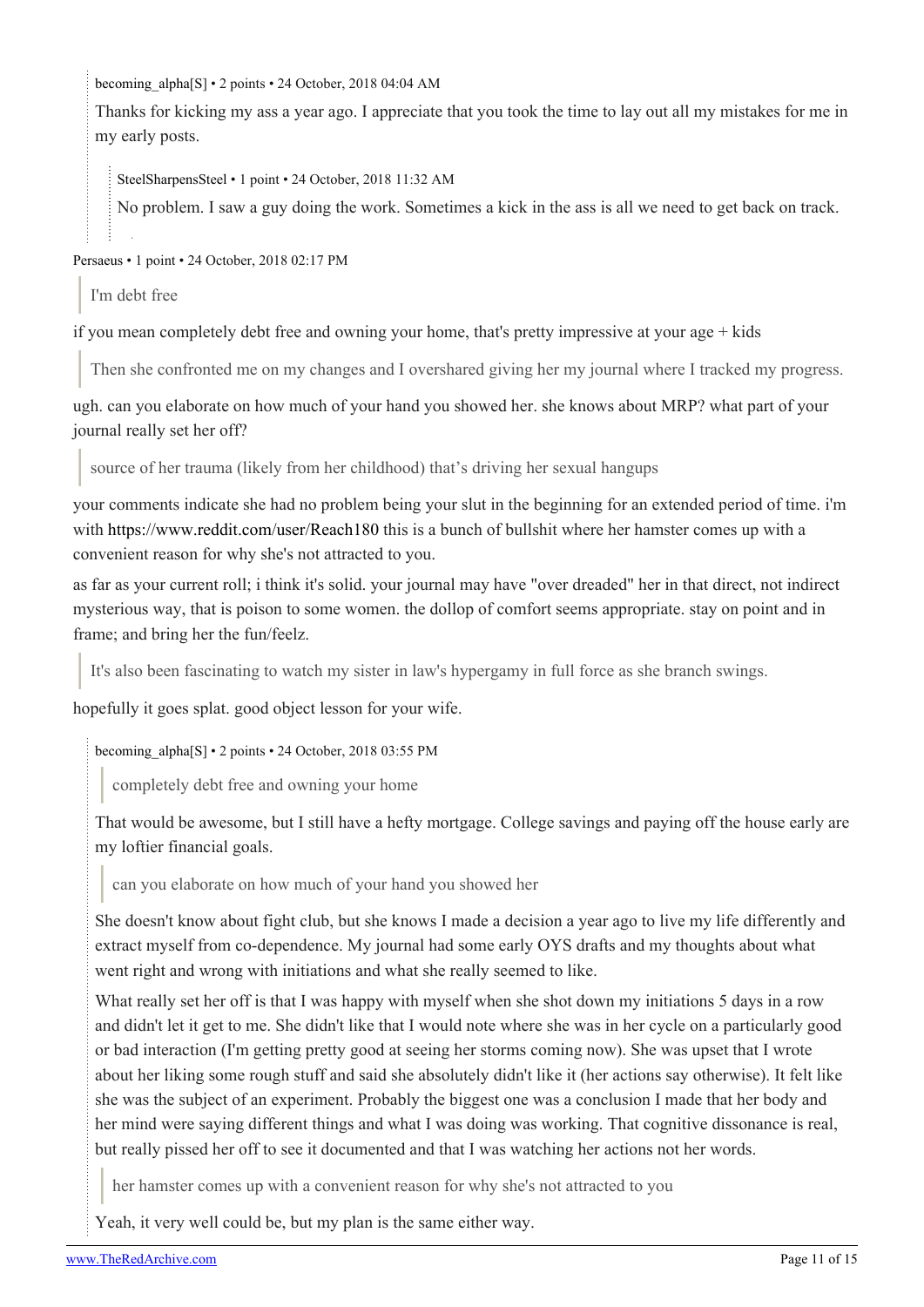stay on point and in frame; and bring her the fun/feelz

Got it, thanks.

hopefully it goes splat

She's got a solid track record of it going splat and a wake of destruction behind her. Pretty sure she'll cheat on Moneybags McBeta soon. My wife actually found the concept of SMP independently because of her sister and thinks the SMP shouldn't exist and using your SMV to get what you want is evil.

[Persaeus](https://old.reddit.com/user/Persaeus) • 2 points • 24 October, 2018 04:08 PM

SMP shouldn't exist

LOL, the sun it burns. like you said the cognitive dissonance is strong with this one

[RedPill-BlackLotus](https://old.reddit.com/user/RedPill-BlackLotus) • 1 point • 24 October, 2018 02:49 PM

This woman is going to eat you alive in the divorce. False rape?

You good sir are fucked if thats part of her toolbox.

Nobody gives a fuck about what someone can Do, they only care about what they will do.

She will destroy your life and the world will cheer her on.

Plan an exit.

[becoming\\_alpha](https://old.reddit.com/user/becoming_alpha)[\[S\]](https://theredarchive.com/r/marriedredpill/comments/9qscx3/one_year_in_just_getting_started/) • 2 points • 24 October, 2018 04:16 PM

Plan an exit.

Exit is planned. Multiple witnesses of her recanting her previous allegations. Lawyer identified and is aware of the false allegations. Assets all identified, valued, and documented. I know the real estate agent I'd use to sell the house and the apartment complex I'd move into. I have a place lined up to stay short-term. I've done the math on child support and monthly budgets. The battles will be alimony and custody. I've got other defensive measures in place as well that I won't mention.

Yeah, if things go south, she'll probably try to eat me alive and throw out every accusation she can muster. Sounds like [u/red-sfpplus](https://theredarchive.com/u/red-sfpplus) is watching that unfold right now. But I think that goes with being married to any woman, and it's a level of risk I'm willing to tolerate. There's also a history of a false allegations out there now so another allegation would be examined closely.

I don't think I'm in a much worse position than I'd be with any other female I could have sex with. Any one of them can get their hamster in overdrive and play the #metoo card regardless of its validity. Another thing is mutually assured destruction, if I go down, so does her comfortable SAHM life.

[BigGayGainz](https://old.reddit.com/user/BigGayGainz) • 1 point • 25 October, 2018 03:28 PM

Been accused privately myself, the time in question she literally dropped her pants and asked for it, while grinding and fucking back. After we finished she acted like I had raped her, she wanted to see if she could gas light the blue pilled faggot that was long since dead. Bet she doesn't even remember it. Examine accusations against yourself, if they are bullshit ignore them. If they are true ignore her and change your behavior. Stop listening to the trauma and therapy bullshit and that will go away too. When you give your attention to this shit it makes it real to her and validates her feels. There is nothing wrong with your wife you are weak and its obvious to her. Shit tests. Good work otherwise, make sure its for you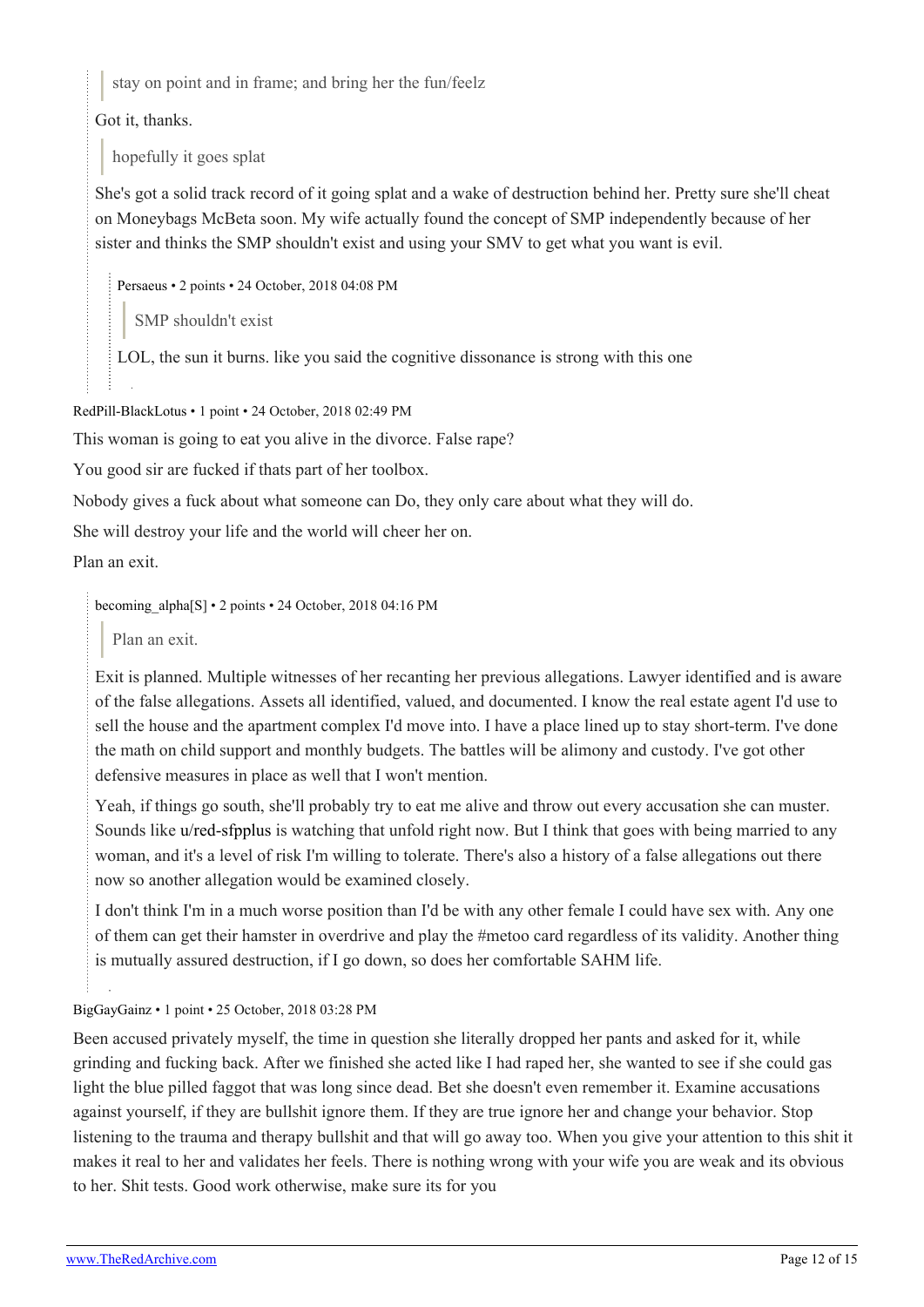becoming alpha[\[S\]](https://theredarchive.com/r/marriedredpill/comments/9qscx3/one_year_in_just_getting_started/) • 1 point • 25 October, 2018 03:56 PM

Examine accusations against yourself, if they are bullshit ignore them.

Yeah, they're bullshit. She tried to gaslight and say she never made the accusation. I didn't let it go until she had recanted to multiple witnesses. It's in the past now, doesn't come up anymore, and she knows it's a hard boundary for me.

[johneyapocalypse](https://old.reddit.com/user/johneyapocalypse) • 1 point • 25 October, 2018 10:26 PM\*

Good FR. Newbies should stop whining and read this a few times.

Balanced, reasonable, and realistic.

Only one thing to reconsider:

I need to show her my frame would be a good and safe place for her to be.

I would rephrase:

I need choose to show her my frame would be a good and safe exciting place for her to be.

Edit: Take everything I said and chuck it. Your wife accused you of rape? Fuck that.

[ManReggie](https://old.reddit.com/user/ManReggie) • 1 point • 7 November, 2018 05:30 PM

Rape accusations?

Looks like this has become a standard now.

[light-----------dark](https://old.reddit.com/user/light-----------dark) • 1 point • 23 October, 2018 07:55 PM

Great field report — keep up the good work.

[TheThirdT](https://old.reddit.com/user/TheThirdT) • 0 points • 23 October, 2018 08:22 PM

Sounds like things are going well. Don't stop now wildman.

Its a common saying that MRP fixing the man. Often MRP creates the man, acting as the initiation into the masculine world where boys can become men.

[becoming\\_alpha](https://old.reddit.com/user/becoming_alpha)[\[S\]](https://theredarchive.com/r/marriedredpill/comments/9qscx3/one_year_in_just_getting_started/) • 3 points • 23 October, 2018 10:24 PM

MRP fixes the man by tapping into his latent natural tendencies that have been under attack by feminized society for 50 years. It's getting back it our roots and how we kept the species going for thousands of years. It's sad that we needed to build a community to share this info, but I'm sure glad it exists.

[Frosteecat](https://old.reddit.com/user/Frosteecat) • 0 points • 23 October, 2018 10:25 PM

Sounds very familiar. Appreciate the honesty and detail--lets many of us know we're not alone I think. I see tons of similarities. Sounds like your wife is a tough nut to crack as well...congrats for "extra" hard mode progress!

becoming alpha[\[S\]](https://theredarchive.com/r/marriedredpill/comments/9qscx3/one_year_in_just_getting_started/) • 0 points • 23 October, 2018 10:50 PM

Thanks man. I've made it harder on myself but this is what I signed up for and I'm glad to be making progress.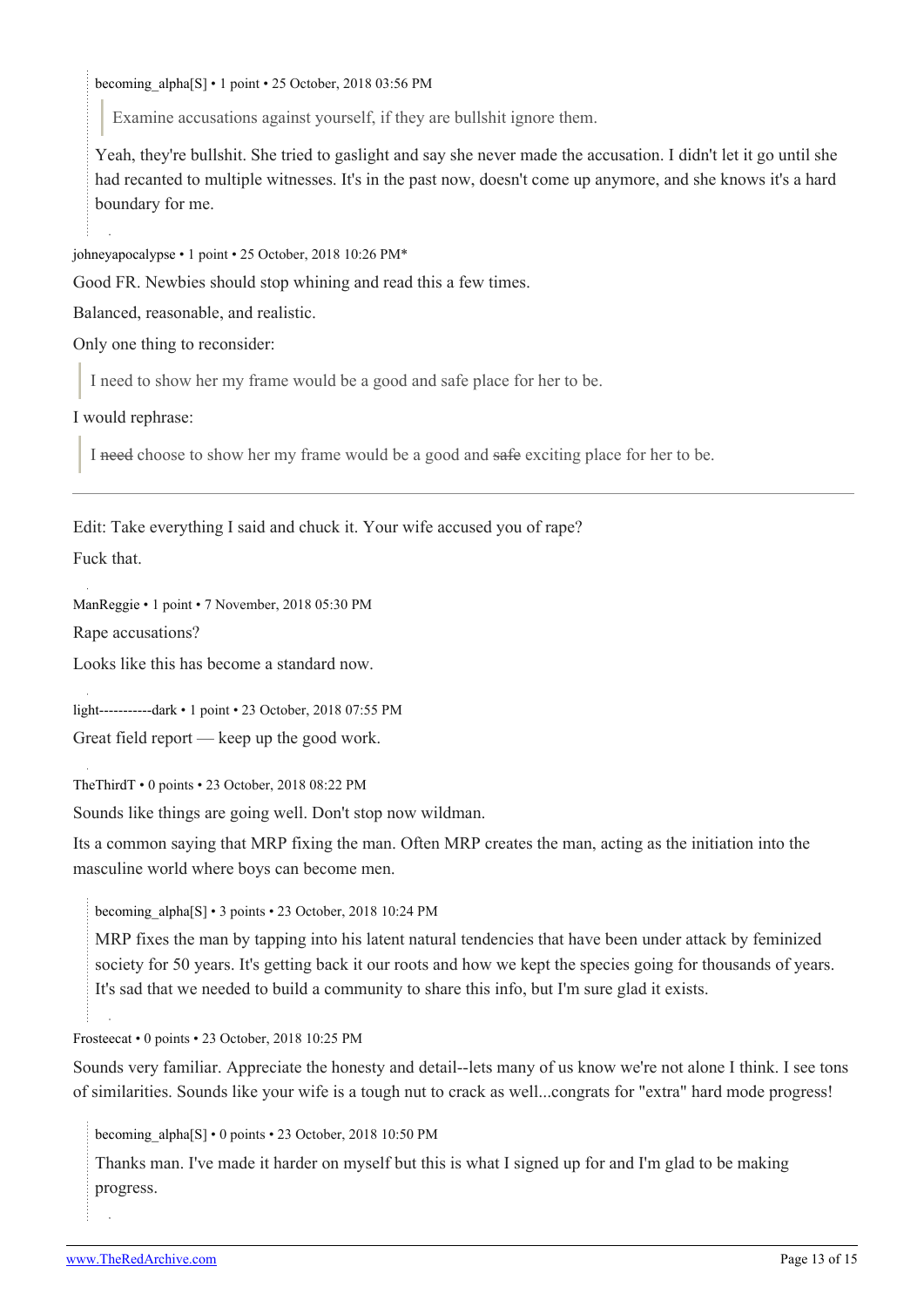[rn7889](https://old.reddit.com/user/rn7889) • -2 points • 24 October, 2018 12:09 AM

I got married 10 days ago. Together for 5 years. No kids. Own a house, two dogs. Have student debt and some credit card debt. We are both 29. What is your advice to me other than "sidebar" or "lift and read"?"

drty pr • 3 points • 24 October, 2018 12:57 AM

#### **Frame is Everything**

[gettingmymojoback](https://old.reddit.com/user/gettingmymojoback) • 1 point • 24 October, 2018 12:04 PM

What other advice do you need?

Do the work. Everything else is LARP'ing.

[RedPill-BlackLotus](https://old.reddit.com/user/RedPill-BlackLotus) • 1 point • 24 October, 2018 03:00 PM

The read part is important because once you get to the end of the rational male it's gives you the answer your asking for.

Nobody can tell you what the path is.

It's different for all of us.

There are no shortcuts.

[rn7889](https://old.reddit.com/user/rn7889) • 1 point • 24 October, 2018 03:19 PM

I'm not interested in short cuts or discounting the lift and read advice. I'm asking if anybody has anything to add to that. Maybe I worded my question wrong.

[becoming\\_alpha](https://old.reddit.com/user/becoming_alpha)[\[S\]](https://theredarchive.com/r/marriedredpill/comments/9qscx3/one_year_in_just_getting_started/) • 1 point • 24 October, 2018 04:27 PM

Knock out that debt. Be the same person after marriage that you were when you met, don't change into someone else to try to please her. Keep doing the things that make you happy. Don't get pushed into having kids, they complicate everything. If and when you want kids, you make that decision.

This is all sidebar stuff, and yes, lifting is fundamental. Get to work and report back in OYS.

[hack3ge](https://old.reddit.com/user/hack3ge) • 2 points • 25 October, 2018 04:22 PM

Be the same person after marriage that you were when you met, don't change into someone else to try to please her.

Watch this line of thinking - if she married him as beta bux that's the last thing you want him to strive for. I'm unrecognizable from the person I was when I met my wife and she openly has said at times shes still getting used to the new me. This is probably the biggest risk of a career beta - its possible she never wanted the alpha to begin with and just wanted to be comfortable - only time will tell.

[DanG3](https://old.reddit.com/user/DanG3) • 1 point • 26 October, 2018 02:37 PM

You can somewhat determine where your wife is - by what ACTUALLY turns her on - by taking note of the smut novels she reads, movie characters/actors she admires, references she makes to her early boyfriends (their type), etc. Most/all women prefer the Alpha types (and will endure a lot of their shit) **IF** they can muster the gumption to get out of their own lazy ways suffiently to compete for them (rather than wear down - betaize) the Alpha.

[hack3ge](https://old.reddit.com/user/hack3ge) • 1 point • 26 October, 2018 02:57 PM

100% you are right that its not that she doesn't want the alpha because that's pure female nature -